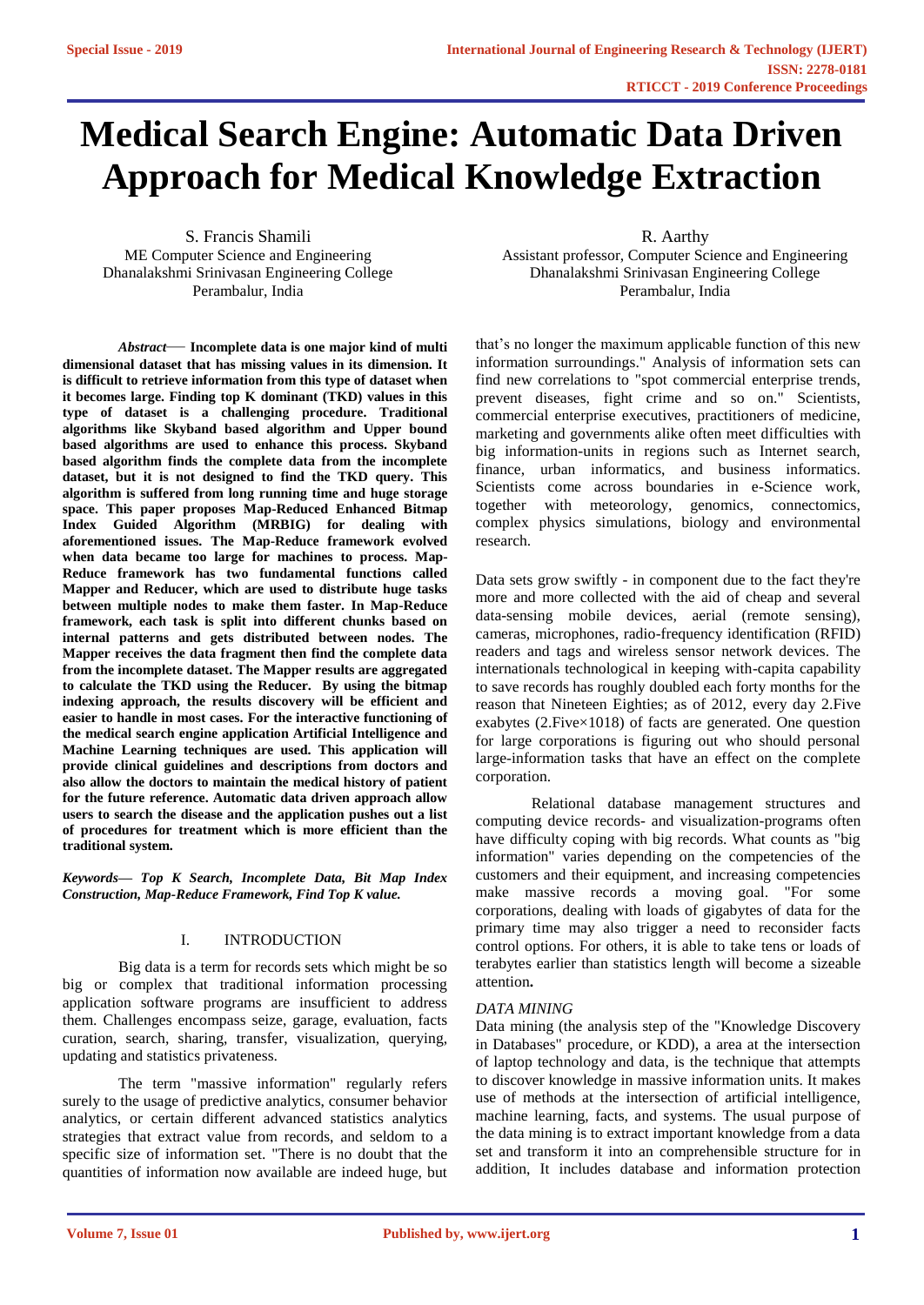elements, records preprocessing, model and inference concerns, interestingness metrics, complexity issues, put upprocessing of discovered structures, visualization, and on line updating.

#### *TOP K SEARCH*

Generally, data mining (every now and then referred to as facts or expertise discovery) is the technique of studying information from distinct perspectives and summarizing it into useful facts - information that can be used to growth sales, cuts charges, or both. It lets in customers to research data from many exceptional dimensions or angles, categorize it, and summarize the relationships recognized. Technically, data mining is the process of finding reciprocity or patterns among lots of fields in large relational databases. Given a set S with d dimensional objects top k dominating queries ranks these objects base on the number of objects in S dominated by o, and returns k objects that dominates maximum number of objects. The TKD query identifies the most frequently occurrence of objects, and is a powerful decision making tool used to rank objects in real life applications. Here an incomplete dataset is taken where some objects face the missing of attribute values in some dimensions, and study the problem of TKD query and processing over incomplete data. A TKD query on incomplete data returns k objects that dominates the maximum number of objects from a given incomplete data set. TKD queries on incomplete data share a few similarities with the skyline operator over incomplete information, because they each are based on the identical dominance definitions. Here mentioned that TKD queries on incomplete data have some benefits, i.e., its output is controllable by using a parameter k, and therefore, it's far invariable to the scale of incomplete dataset in specific dimensions. In addition to emphasize the dominance relationship definition on incomplete data, is absolutely meaningful. The Improved Bitmap Index Generation (IBIG) set of rules by employing the bitmap compression strategies and the binning techniques for improving the efficiency for area inside the TKD query over incomplete facts.

#### II. RELATED WORK

P. Shirisha, et al.[1] Proposed a Top-k query on multi dimensional data to share some similarities with the operator over multi dimensional data. Top-k queries on multidimensional data have some advantages, i.e its output is controllable by a parameter k, and hence, it is invariable to the scale of multi dimensional data set in different dimensions. The top-k dominating inquiry delivers k data objects which dominate the huge number of objects in a dataset. This question is an important tool for decision making because it affords data analysts an intuitive way for finding enormous objects. In addition, it merges the advantages of top-k and skyline queries without sharing their disadvantages: (i) the results size can be controlled, (ii) no ranking features want to be particular by way of users, and (iii) the result is impartial of the scales at specific dimensions. Despite their significance, top-k dominating queries have now not received good enough attention from the research. In

this paper, we design Similarity Search Algorithm that apply on indexed multi-dimensional data and fully exploit the characteristics of the problem. Experiments on Movie Lens datasets demonstrate that our algorithms significantly overcome a past skyline-based approach, while our results on real datasets show the meaningfulness of top-k dominating queries.

Guohui Li, et al.[2] Implemented an Top-k dominating query assimilates the advantages of top-k and skyline queries and eliminates their limitations. It uses a ranking function to rank points just as in top-k query, and uses the dominating relationship as in skyline query. This query returns the k records with the higest domination scores from the dataset. The existing works explored the top-k dominating query in the certain databases. Uncertain data are inevitable in many applications due to various factors such as limitations of measuring equipments, delays in data updates and data randomness and incompleteness. Recently, query processing over uncertain data has attracted much attention. In many real application scenarios, the collected uncertain data are produced in a streaming fashion, such as financial data trackers, sensor networks, environmental surveillance, and location based services, etc. We first formally define the problem of continuous probabilistic top-k dominating (PTOPK) query processing over uncertain data streams based on a count-based sliding window model. Based on the observation that PTOPK does not change dramatically in consequent sliding window and most uncertain data objects not in PTOPK cannot be inserted in PTOPK in a certain time period, an efficient postponed examination algorithm (PEA) is implemented. With PEA, the scores calculation for some uncertain data objects not in PTOPK can be postponed and the computation cost can be saved. Extensive experiments have been conducted to demonstrate the efficiency of our approaches.

Christos Kalyvas, et al.[3] Implemented the living in the Information Age allows almost everyone have access to a large amount of information and options to choose from in order to fulfill their needs. In many instances, the quantity of information available and the rate of alternate may hide the highest quality and truly desired answer. This reveals the necessity of a mechanism so one can highlight the first-class alternatives to select amongst every possible scenario. Based on this the skyline query turned into proposed which is a decision aid mechanism, that retrieves the cost for- money options of a dataset by means of identifying the objects that gift the finest combination of the traits of the dataset. This paper surveys the state-of-the-art techniques for skyline query processing, the numerous variations of the initial algorithm that were The algorithm may require a large number of passes until the complete skyline is computed and eventually terminate as at the end of each pass the size of the temporary file will be decreased. BNL works well if the size of the resulted skyline is small and in best case fits into the window which will result in the termination of the algorithm in one iteration. BNL algorithm cannot compute skyline points progressively. Its performance is very sensitive to the number of dimensions and to the proposed to solve similar problems and the application-specific approaches that were developed to provide a solution efficiently in each case. Aditionally in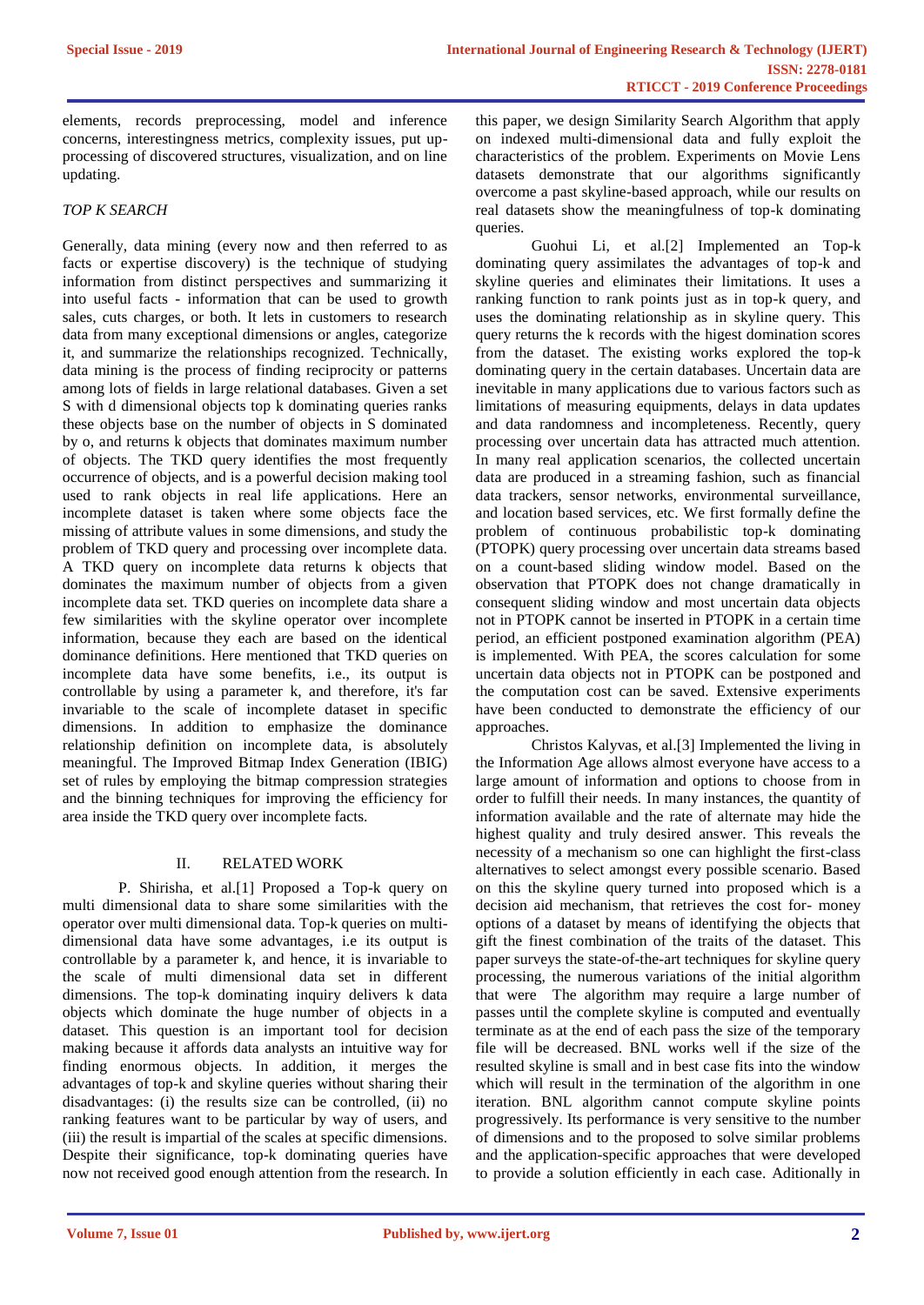each section a taxonomy is outlined along with the key aspects of each algorithm and its relation to previous studies. underlying data distribution. Especially, it is good for up to five dimensions for a uniform distribution but its performance degrades if the distribution tends towards an anti-correlated distribution.

Zhen Chen, et al.[4] Proposed an Network monitoring system has been the core function of network management, network fault diagnosis, and network security. In addition to actual-time firewalls and intrusion detection structures, traffic-archiving systems are critical to network forensic. An Internet Traffic- Archiving System (ITAS) captures packet or flow records for subsequent analysis and processing. Such systems have many important applications. The first commercial database product was published to implement a bitmap index. It uses a sequence of bits to identify and denote the presence or absence of an item in the indexed data. With bitmap indexing, logical operations, such as AND, OR, NOT, and XOR, can be used to answer complex queries. Bitmap index once was designed for scientific data and database, which is usually generated by scientific instruments or scientific simulation. Scientific data are extremely large and without further modification change. Bitmap index databases solve the problem on how to quickly identify a small amount of selected data in a mass of scientific data, while the traditional relational database is not suitable for this work. The technologies utilized in bitmap index databases are bitmap indexing, bitmap compression, and type. Efficient indexing of network packets or flow is central to traffic archiving systems. Indexing of traffic data has the following characteristic: (1) Large volume of data: The number of index messages is massive, even for brief periods. (2) High rates of incoming data: To keep up with the rate of packet influx, systems must be highly efficient. (3) Fixed data structure: The index information for each network packet has a fixed format with a fixed length. (4) Appending without modification: Network packet index information will increase only. Once the information is generated, it can't be changed. (5) High redundancy: Data items on a same network are frequently repeated.

Xixian Han, et al.[5] Proposed a novel algorithm called TDEP is to utilize sorted lists built for each attribute with low cost to return top-k dominating result on massive data efficiently. In many applications including multi criteria decision making, top-k dominating query is a practically useful tool to return k tuples with the highest domination scores in a potentially huge data space. The present algorithms, either requiring indexes built at the specific characteristic subset, or incurring high I/O price or memory value, cannot manner top k dominating query on huge information efficiently. Through evaluation, it is found that TDEP can be divided into two stages: developing phase and shrinking phase. In every section, TDEP retrieves the looked after lists in round-robin style and maintains the applicants until the prevent circumstance is satisfied. The theoretical evaluation is supplied for the execution conduct in phases. An efficient approach is developed to compute the domination rankings of tuples with the obtained applicants handiest. Besides, TDEP adopts early pruning to reduce the quantity of candidate tuples maintained appreciably. The extensive experimental results, conducted on synthetic and real-life data sets, show the significant performance advantage of TDEP over the existing algorithms. The main differences of TDEP from DA lie that (D1) TDEP develops a novel method to compute domination score of a terminating tuple which only involves candidates obtained already rather than re-retrieving the sorted column files in disk; (D2) TDEP proposes early pruning to discard the unnecessary candidate tuples directly. Although TDEP performs in a similar way as DA to retrieve the sorted lists in round-robin fashion, it is obvious that TDEP will outperform DA (verified by theoretical analysis and the experimental result depicted later). Its reason is that by D1, TDEP retrieves fewer tuples than DA, which incurs a lower I/O cost, and by D2, TDEP maintains fewer candidate tuples in memory, which reduces memory cost significantly.

## III. EXISTING METHODOLOGIES

Many databases in the world such as governmental and nongovernmental contain missing values (MVs) in their attribute values. MVs is a value for attribute that was lost in the recording process. There are various reasons for their lost, such as manual data entry errors, equipment fail and incorrect measurements. The process of preparing clean data usually requires a preprocessing stage in which the data is prepared and cleaned, in order to be useful for the knowledge extraction process. The simplest way of dealing with MVs is to delete the record that contains them from the data set. However, this method is not practical when the data contains a large number of records with MVs which make bias during the inference. MVs make data analysis difficult. The occurrence of MVs can also lead to serious problems for researchers. In fact, unsuitable handling of the MVs in data analysis may found bias and can result in ambiguous conclusions being drawn from a research study, and can also limit the generalizability of the research findings.

#### *A. Threshold Algorithm with no (or limited) Sorted/Random Access:*

There are several applications (e.g., merging of information for multiple web services) where the standard access methods for top-k algorithms, i.e., sorted access and random access, are either unavailable, or are extremely expensive. Several important algorithmic variants have been developed for these problem variants, e.g., TA-SORTED, NRA, TA-ADAPT, STREAM-COMBINE and so on, and this portion of the seminar will be dedicated to discussing these variants.

### *B. Adaptive Algorithms:*

Another set of algorithms that are assuming increasing importance are top-k algorithms that adapt the rate at which they consume data from each sorted stream. Algorithms such as QUICK COMBINE shall be discussed in this context.

#### *C. Approximation Algorithms:*

An important class of top-k algorithms is approximation algorithms. Such algorithms have the ability of stopping early and producing a set of results that are close to true top-k results. Measures of approximation will be discussed, e.g., the usual IR measures of precision and recall, as well as distance measures between ranked lists such as Kendall Tau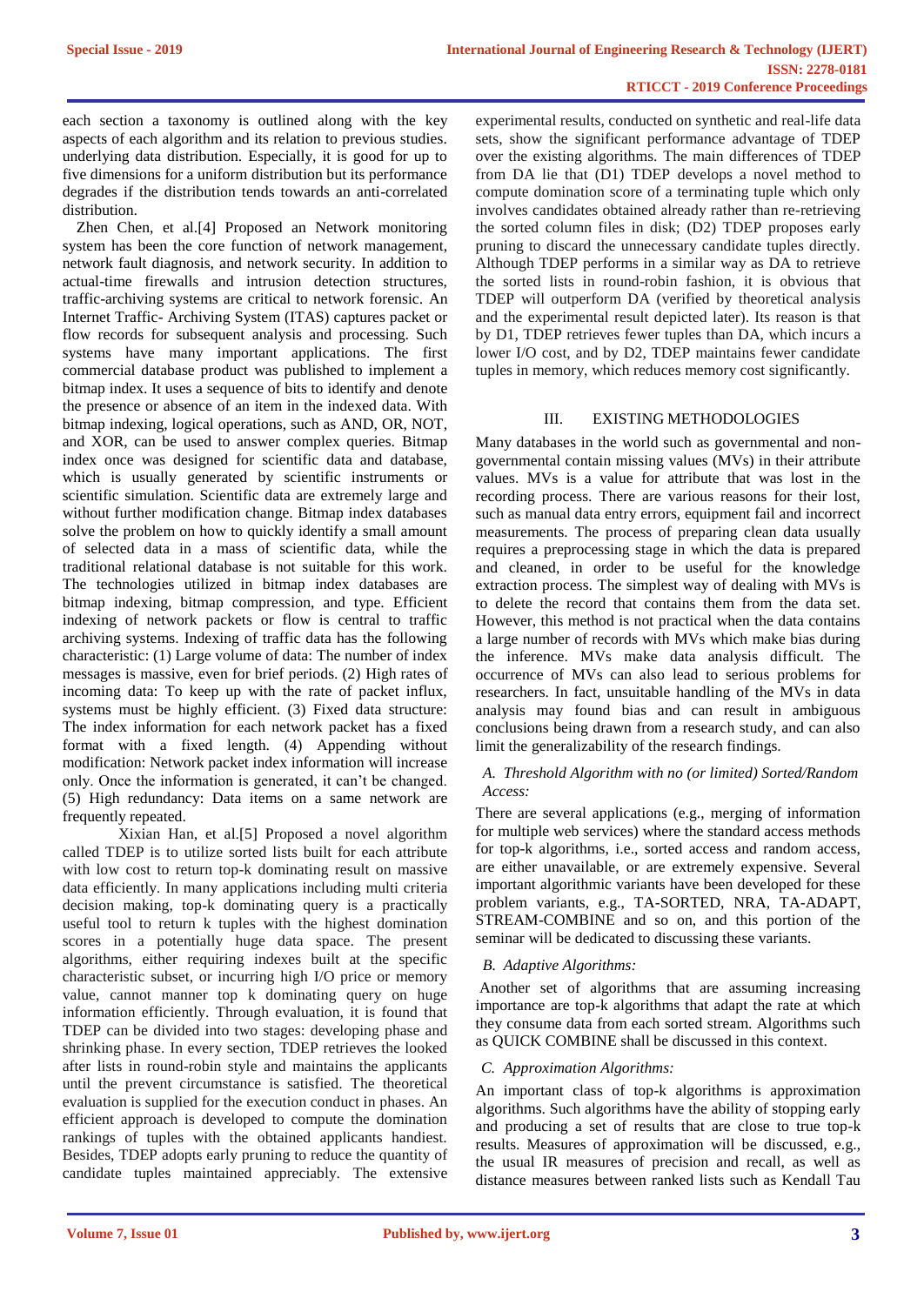and Spearman's footrule measures. Several variations of topk algorithms that stop early yet approximate the true top-k results shall be discussed.

### *D. Probabilistic Algorithms:*

Instead of deterministic approximation guarantees, an important class of top-k algorithms are probabilistic in nature, i.e., they stop early by aggressively pruning the set of top-k candidates, but in the process are able to give probabilistic guarantees for the objects that were rejected from consideration.

#### *E. Algorithms using Views:*

Like traditional query processing, top-k query processing can also benefit from the existence of materialized results of previously executed topk queries. There have been several efforts in this context, e.g., the PREFER algorithm (SIGMOD01) as well as the recent LPTA algorithm (linear programming based TA, VLDB06), and we shall briefly discuss these systems here.

#### IV. HOSPITAL RECOMMENDATION USING MAP REDUCE WITH TOP K FINDING

Propose a Medical Search Engine system that can automatically provide high quality knowledge triples extracted from the noisy question-answer pairs, and at the same time, estimate expertise for the doctors who give answers on these Q&A websites. The main component in the proposed MKE system belongs to the topic of truth discovery .Truth discovery methods can automatically estimate source reliability (doctor expertise) from the data without any supervision, and incorporate such estimated source reliability into the aggregation of noisy multi-source information. Information retrieval systems use various approaches to rank query answers. Users are more concerned about the most important i.e., top-k query answers in the potentially huge answer space. Different emerging applications demands for competent support for top-k queries. For example, in the context of the Web, the effectiveness and efficiency of meta search engines, which combine rankings from different search engines, are highly related to efficient rank aggregation methods. Similar applications are present in the perspective of information retrieval and data mining. Most of these applications compute queries that involve joining and aggregating multiple inputs to provide users with the top-k results. Proposed top-k query is to retrieve best answers from a potentially very large result set. The top‐k queries searching require a system able to "rank" objects. In proposed Medicalbased Personalized Recommendation System, top-k query is used to rank the doctor and hospitals records. Records are ranked according to both user and system ratings so that user can get accurate recommendations.

#### *A.Bitmap Index Generation*

The bitmap index creates separate columns for every cost in vi. Having vi gives a complete representation of present numbers in every dimension amongst all items. The bitmap index table would be initialized to 0 and then based on each item we would modify the values in the bitmap index table as described below.

- For every missing value, remove the fields in the corresponding row with none changes. So every vi with a missing value stays as all 0s.
- For every number we've in vi, insert number 1 inside the corresponding row, and all of the following right rows.

#### *B.Map-Reduce Algorithm*

Map-Reduce Algorithm uses the following three main steps:

- 1. Map Function
- 2. Shuffle Function
- 3. Reduce Function

#### *1) Map Function*

Map Function is step one in Map-Reduce Algorithm. It takes input Datasets and divides them into smaller sub-data. Then perform required computation on each sub-data in parallel.

This step plays the subsequent sub-steps:

- 1. Splitting
- 2. Mapping
- Splitting step takes input Data Set from Source and divide into smaller Sub-Data Sets.
- Mapping step takes those smaller Sub-Data Sets and perform required movement or computation on each Sub-Data Set.

#### *2) Shuffle Function*

It is the second step in Map-Reduce Algorithm. Shuffle Function is also known as "Combine Function".

It performs the following two sub-steps:

- 1. Merging
- 2. Sorting

It takes a listing of outputs coming from "Map Function" and performs those sub-steps on every and every key-cost pair.

- Merging step combines all key-values which have equal keys (this is grouping key-fee pairs by means of comparing "Key"). This step returns <Key, List<Value>>.
- Sorting step takes data from Merging step and type all key-values through use of Keys. This step additionally returns <Key, List<Value>> output however with taken care of key-price pairs.

#### *3) Reduce Function*

It takes list of <Key, List<Value>> sorted pairs from Shuffle Function and perform reduce operation as shown below.